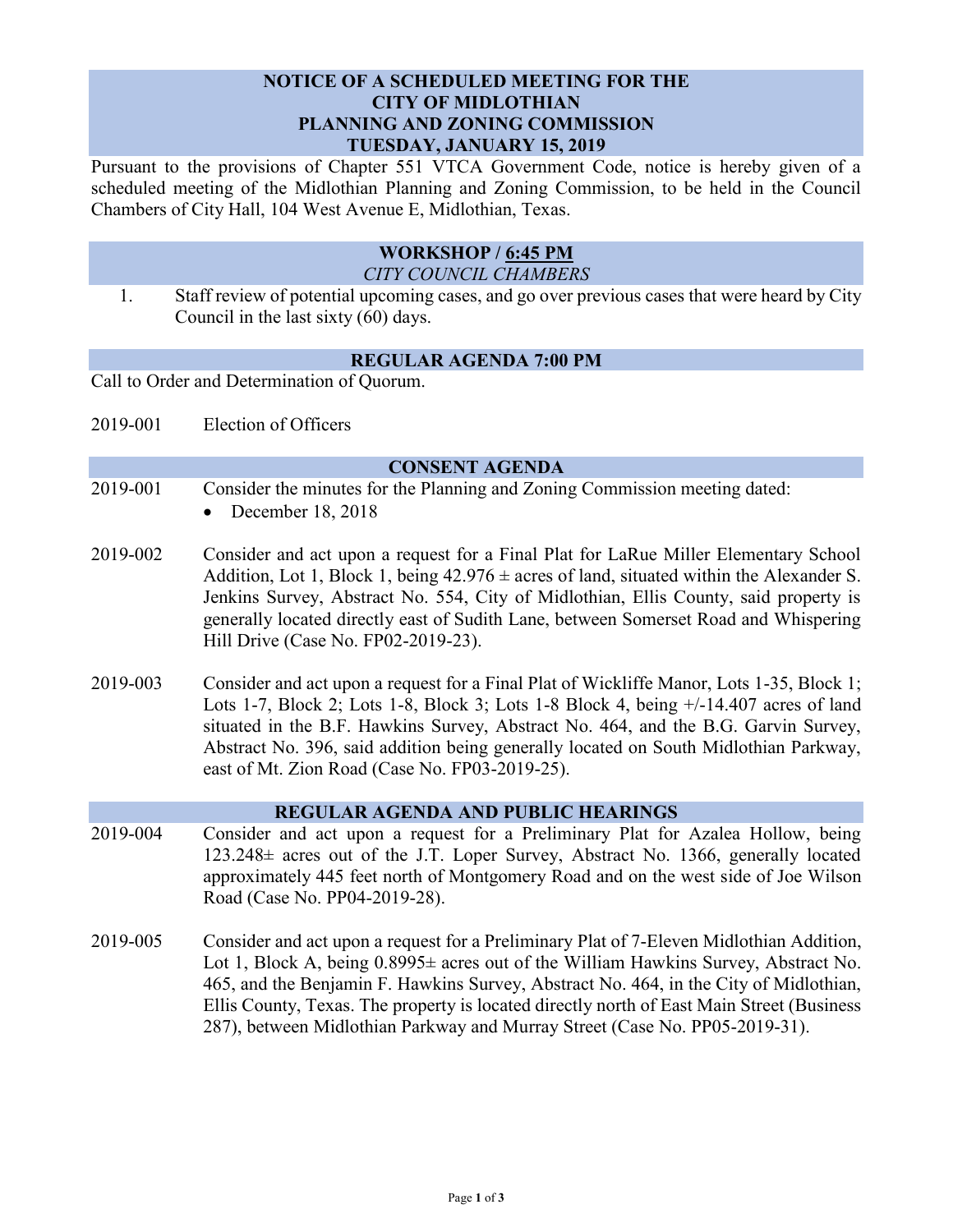- 2019-006 Consider and act upon a request for a Preliminary Plat for Lot 1, Block A of The Shops on Main, being 2.416± acres out of the W. Hawkins Survey, Abstract No. 465, in the City of Midlothian, Ellis County, Texas. The property is located on the north side of E. Main Street (Business 287), approximately 510 feet west of N. Midlothian Parkway (Case No. PP06-2019-32).
- 2019-007 Consider and act upon a request for a Preliminary Plat of MidTowne Phase 8, Lots 1-4, Block 32 and Lots 1-5, Block 33, being 2.784± acres out of the William Hawkins Survey, Abstract No. 465, in the City of Midlothian, Ellis County, Texas. The property is located along a future extension of Shelby Place, approximately 155 feet north of Cody Hunter Lane (Case No. PP03-2019-24).
- 2019-008 Conduct a public hearing and consider and act upon a Replat of  $5.848\pm$  acres of land, Lot 2 of Dustin Manor. Located on the north side of FM 1387 and approximately 130 feet west of Meadow Glen Drive (Case No. RP01-2019-35).
- 2019-009 Consider and act upon a request for a waiver from Section 13.3.003 of the Code of Ordinances from having to connect to the sanitary sewer system for  $6.208\pm$  acres of land in OT Midlothian Section 2. The property is located at 706 W. Avenue I (Case No. M06- 2019-22).
- 2019-010 Conduct a public hearing and consider and act upon a request for a Specific Use Permit for Lot 4, Block A, of Midlothian Towne Crossing to allow for two capsule wall signs located at 2210 FM 663, Suite 122 (Case No. SUP01-2019-29).
- 2019-011 Conduct a public hearing and consider and act upon a request for a Specific Use Permit for the South Half of Lot 11-R, Block 10 of Original Town of Midlothian, to allow for a wall sign to extend beyond the building roof line, said property being located at 300 N. 8th Street (Case No. SUP02-2019-30).
- 2019-012 Conduct a public hearing to consider and act upon a request to amend Planned Development District No. 36 (PD-36) to change the development regulations and to increase the overall acreage of the development, being  $7.717\pm$  acres, a portion located in Lot 1, Block A, of Green Hollow and a portion situated in the William Hawkins Survey, Abstract No. 465. The property is located east of 14th Street, between East Main Street (Business 287) and Highlander Street. 810 E. Main Street (Business 287) (Case No. Z06- 2019-26).
- 2019-013 Consider and act upon a request for the approval of architectural elevations for a proposed office complex development of  $3.79\pm$  acres out of the B.F. Hawkins Survey, Abstract No. 464, generally located at the southwest intersection of Mt. Zion Road and South 14th Street (Case No. M08-2019-38).
- 2019-014 Consider and act upon a request to approve a "Detailed Site Plan" for a Professional Office Building on  $30.705\pm$  acres situated on Lot 2, Block 1 of the Hopper-287 Addition within Planned Development District No. 113 (PD-113). The property is generally located to the east of South 14th Street (1,000 feet), between U.S. Highway 287 and George Hopper Road (Case No. SP03-2019-36).